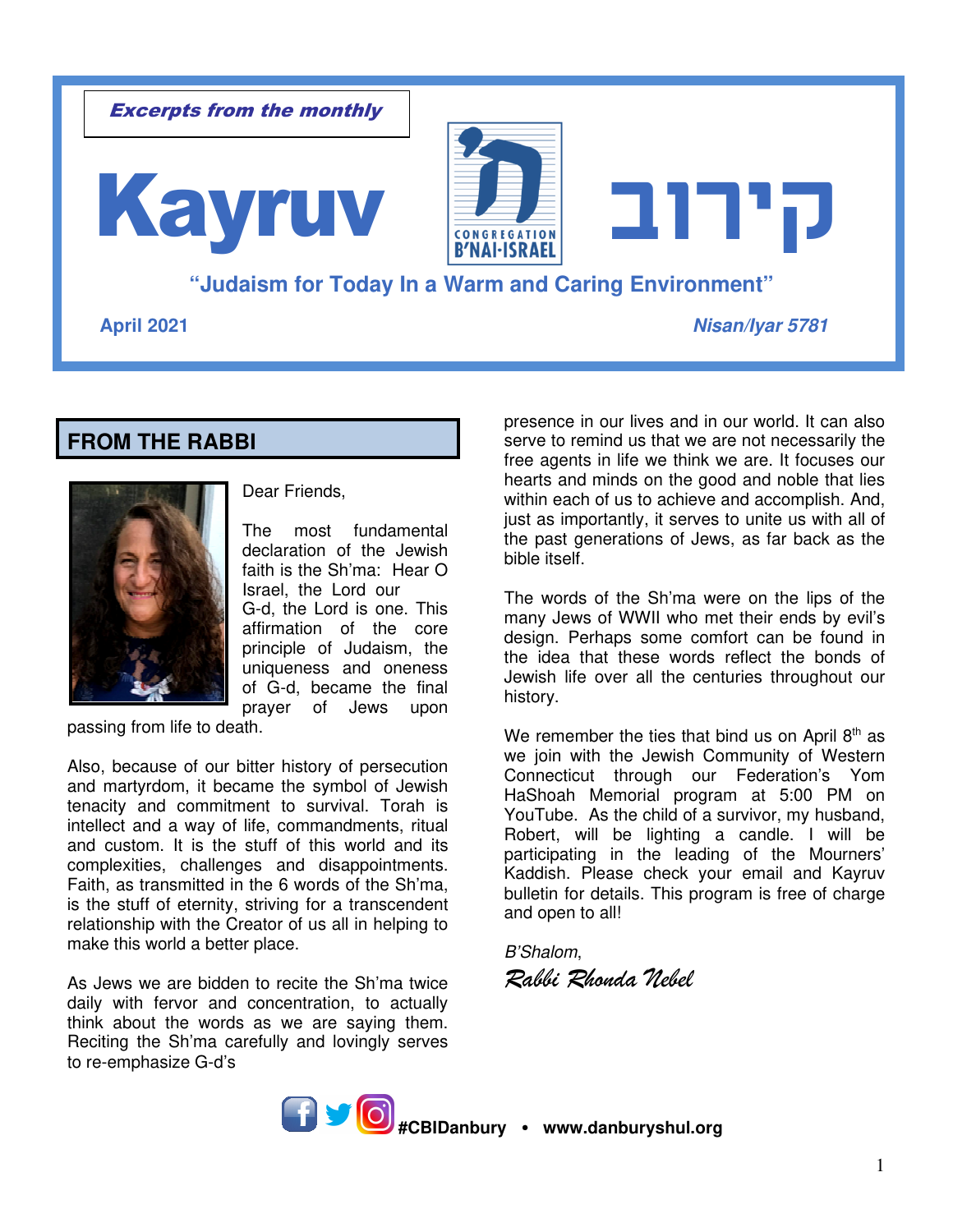## **FROM THE PRESIDENT**



#### Dear Friends

I've got a lot to say, so hang on or escape immediately!

It's been my great honor to be President of B'nai Israel the last two years. I have been

in a position to see how so many people contribute so much to our community. I have also seen how a few contribute way more than can be imagined!

#### **Project Pam: Project Pride**

Don't we recognize *yahrzeits* every week to link our present to our past? Isn't what we do today a reflection of those who loved and influenced us? Those of us who have been at B'nai Israel over the years know how Pam and Shalom Lampell contributed so much of themselves to us. Their dreams and hopes were matched by their efforts and generosity.

I would very much like to highlight what makes me most proud to be Jewish: we are obligated to do good things in this world for

others. Why not cherish our links to the past by honoring those that have meant so much to us.

Here is what I very much would like to do. I would like everyone in our congregation to dedicate some effort they are proud of for a period of two to four weeks to either the Lampells or someone they love and wish to honor in a most special way. This will recognize how their love and influence on you has been so important and special that you are going to dedicate some *mitzvah* effort to them!

It may very well be that you are already doing something for B'nai Israel or your community. So many congregants are participating in weekly services. That could be it. It might be that you are doing something you are proud of for your community, a friend, or a relative. That could be it!

Just decide whom you would like to honor, and what effort you will give. If each of us can write three to four sentences or three to four paragraphs of whom you are honoring, how they influenced us, and why they are "special to us". We will combine all of this into a special **Project Pam: Project Pride** booklet. Every *Yizkor* we come together and think these thoughts about our loved ones, so special to us. Let us share these thoughts as a congregation. It will represent collective pride!

Furthermore, in my last few months I want to heighten our sense of family by sharing more schmoozes, social time with a variety of topics and guests.

I also would like to have another talent show, probably through Zoom; so dust off your talents.

One of these schmoozes would be to hear your thoughts on returning to "in person *shul*." We will not forfeit the silver linings this pandemic has offered us, the ability to attend services in your home and even from out of state. This has helped us thrive and maintain contacts as well as make new contacts.

Now I will never know if anyone who started reading this article has actually finished it. Ignorance is bliss!

Until next time! Glen Lebetkin

# **RABBI'S OFFICE HOURS**

Rabbi Nebel invites you to meet with her and will be available any day except Wednesday and Shabbat. To schedule a meeting please contact her at cbi193clap@gmail.com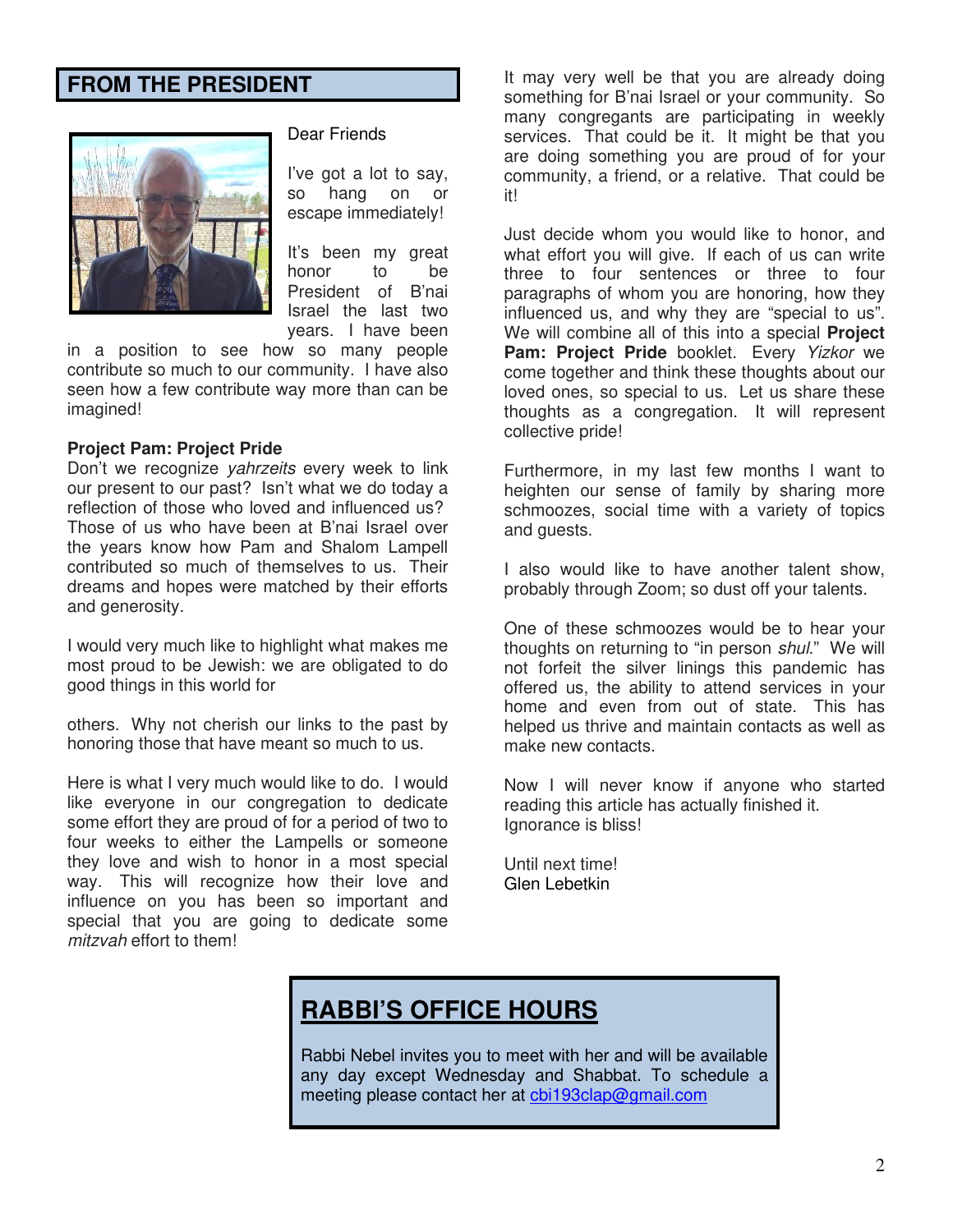# **GOOD TIMES WE SHARED**



**CBI hosted, in conjunction with PJ Library, Pre Passover Pajama Party.** 

Rabbi Nebel read the book **Afikomen Mambo** to all the "guests", and there was singing and crafts. Everyone who took part had a wonderful evening





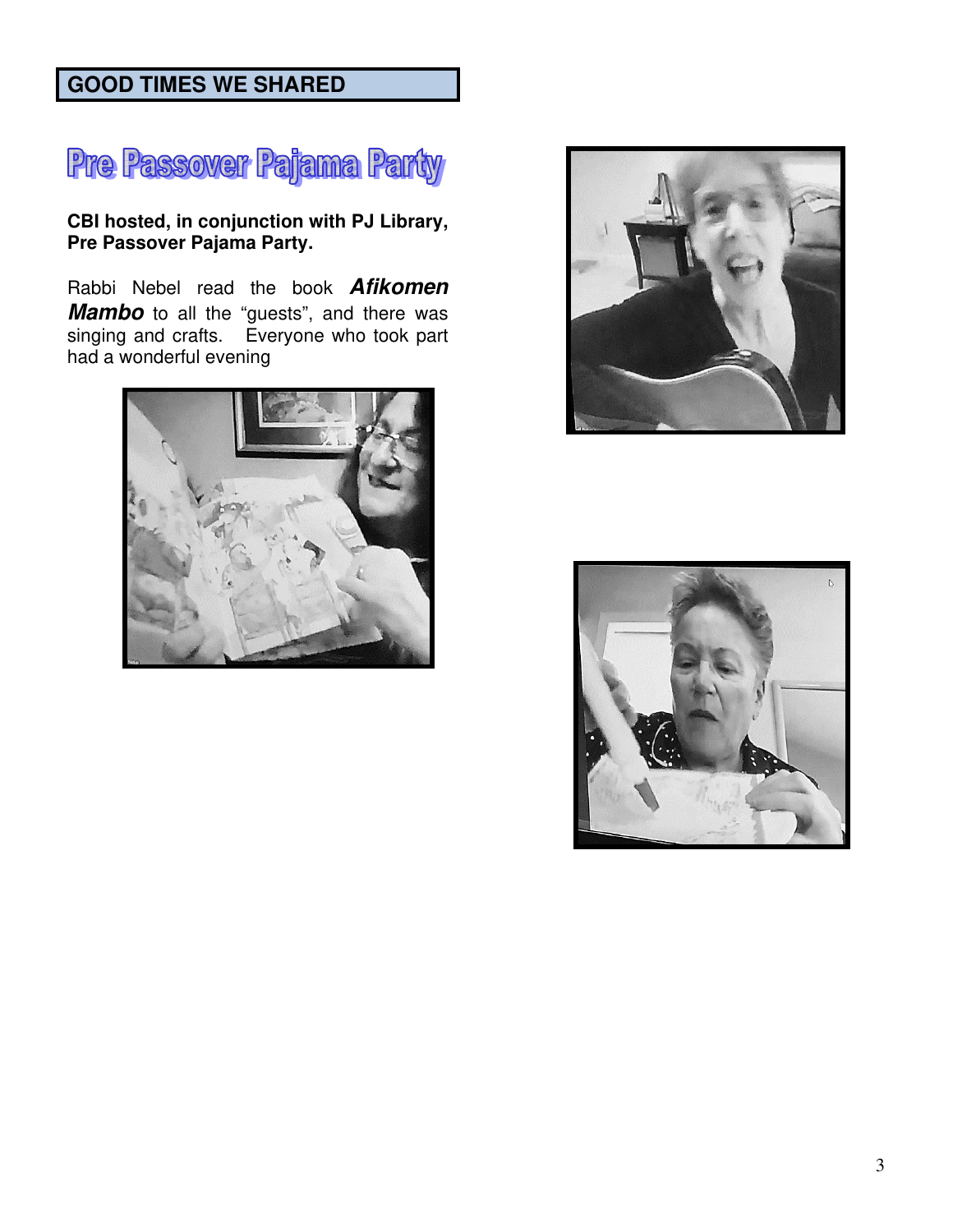# **APRIL EVENTS**

**April 15th, a Yom Ha'atsma'ut Dinner with Rabbi Nebel at 6:00 PM via Zoom**

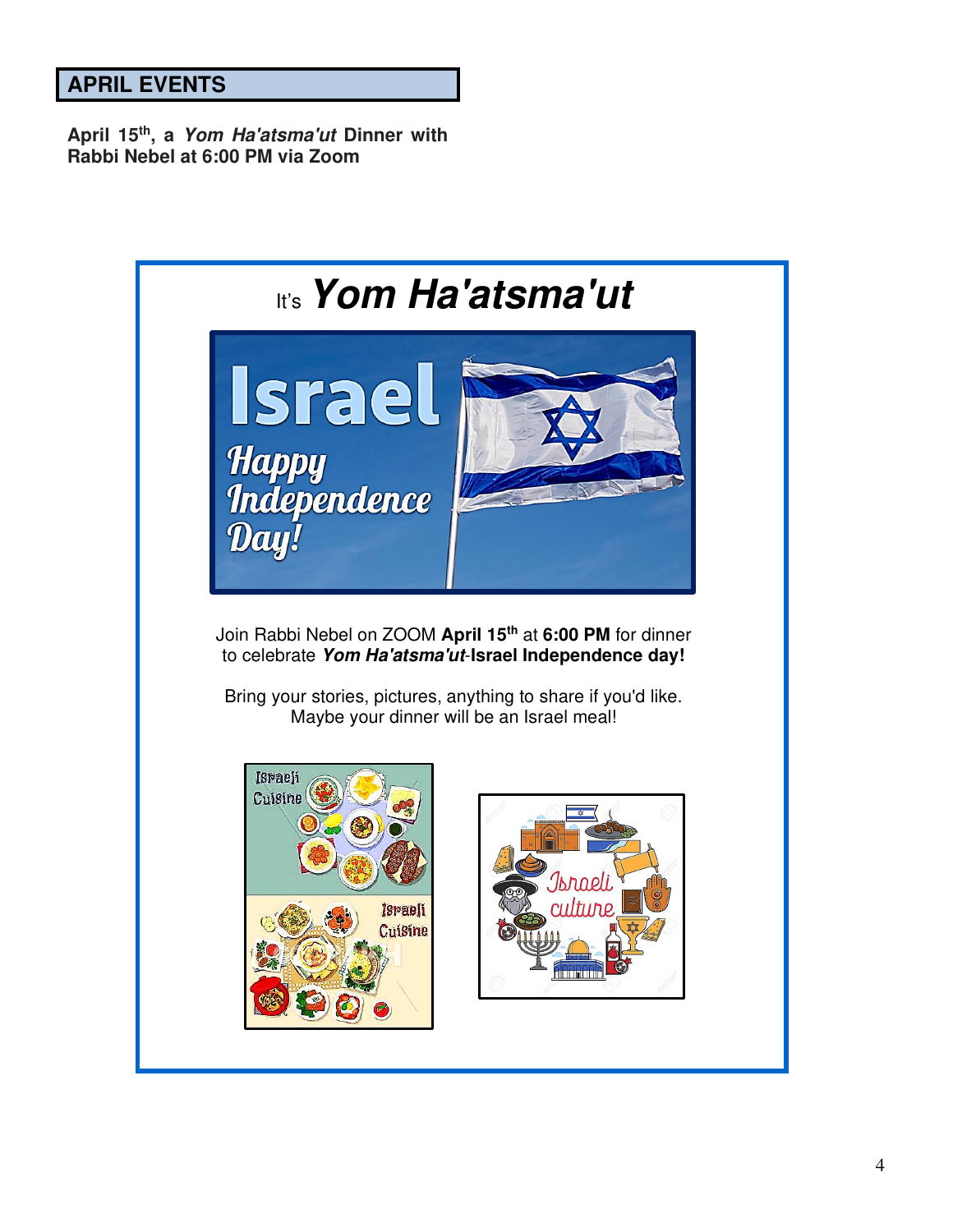# **EVENTS IN THE COMMUNITY**

### **THURSDAY, APRIL 8TH FROM 5:00-5:45 PM YOM HASHOAH VIRTUAL COMMEMORATION**

Please join us for this community-wide *Yom HaShoah* commemoration. The link to the live-stream is: Yom HaShoah – The **Federation** 



Please join us on Thursday, April  $8<sup>th</sup>$  from 5:00-5:45 PM for a live-stream, virtual Yom HaShoah Commemoration. Clergy and congregants from over seven of our area synagogues in Danbury, Washington, Cheshire, Southbury, New Milford, and Waterbury have participated in candle lighting and prayers.

Our deep appreciation to the Fay & Max Katz Yom HaShoah Memorial Fund for making our program possible.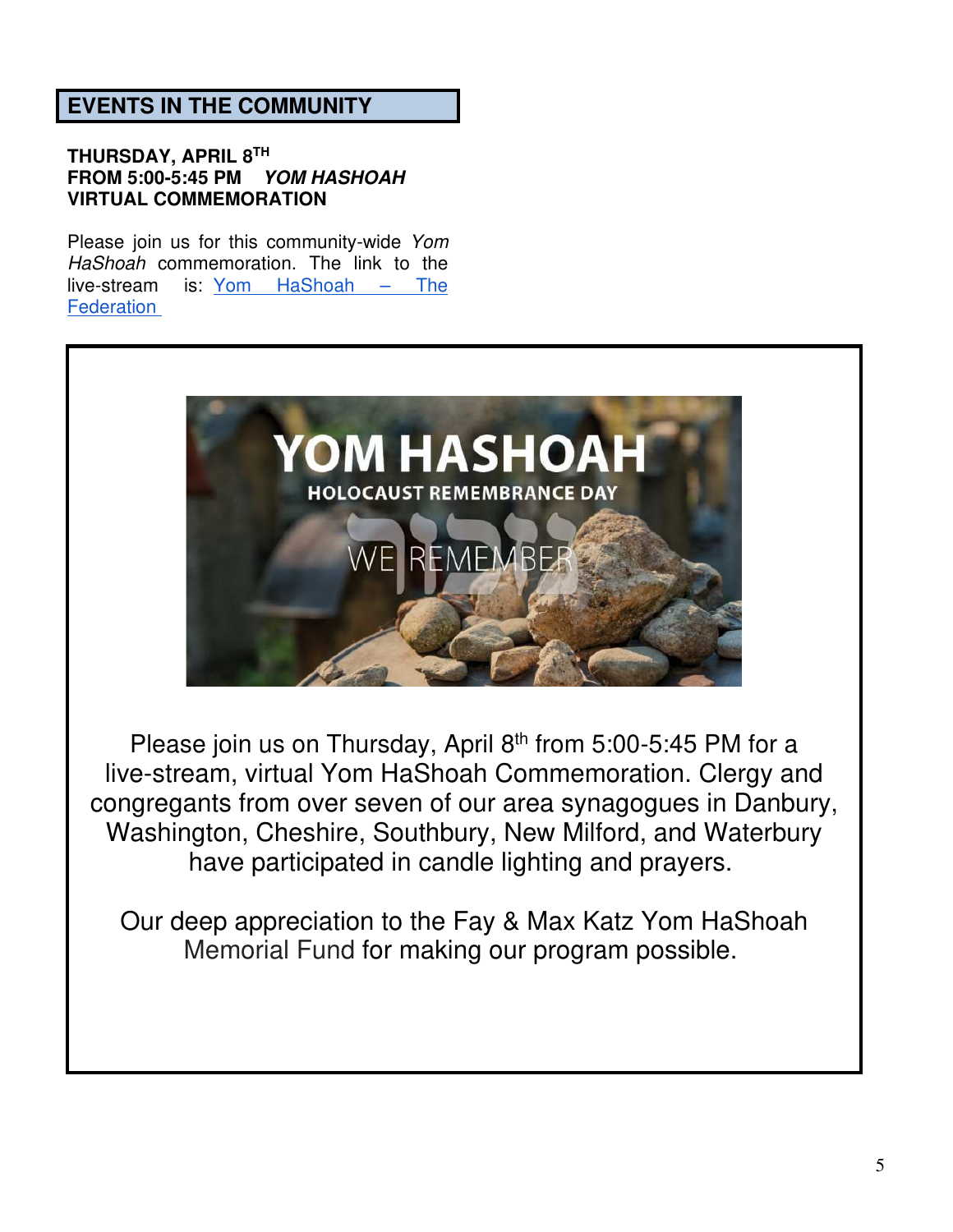### **Sunday, April 11th from 11:00 AM – 12:00 PM Israel's Memorial Day (Yom Ha'Zikaron)**



On *Pesach* we rejoice in our liberation from slavery. Each Spring, we also rejoice in anniversary of the creation of the modern State of Israel. Israel's Independence Day (*YOM HA'ATZMAUT*) is a joyful celebration of fulfillment of the promise of freedom, realized after "the Hope of 2000 Years". Israel's Memorial Day (*YOM HA'ZIKARON*) is the national remembrance day observed in Israel for all Israeli military personnel who lost their lives while on active duty in Israel's armed forces. The commemoration has been extended to civilian victims of terrorism.

*Yom HaZikaron* comes right before Independence Day to remind people of the price paid for sustaining Israel's security in the face of constant hostility. Unlike our Memorial Day, it is universally observed for 24 hours in a solemn fashion.

Join us as we prepare to observe Israel's Memorial Day (*YOM HA'ZIKARON*) and to celebrate Israel's Independence Day (*YOM HA'ATZMAUT*) with a presentation by ALON WALD, Head of Operations at Ammunition Hill, the site of one of the pivotal battles of the 1967 Six-Day War, paving the way to the Old City and the reunification of Jerusalem.

His talk is titled: "Daddy, Now I Know" and reflects on the courage of his father and fellow soldiers in the Six-Day War of 1967. He will also describe the ongoing efforts, supported by the Jewish National Fund-USA, to preserve and improve Israel's modern historical sites.

The Israel Advocacy Committee of B'nai Israel and The Jewish Federation of Western Connecticut encourage you to join this presentation and thereby to share in the recognition of the miracle of the creation of the State of Israel that occurred in our time, of the cost in lives to bring that about, and in the constant vigilance that has sustained it. Please see the attached poster for more details.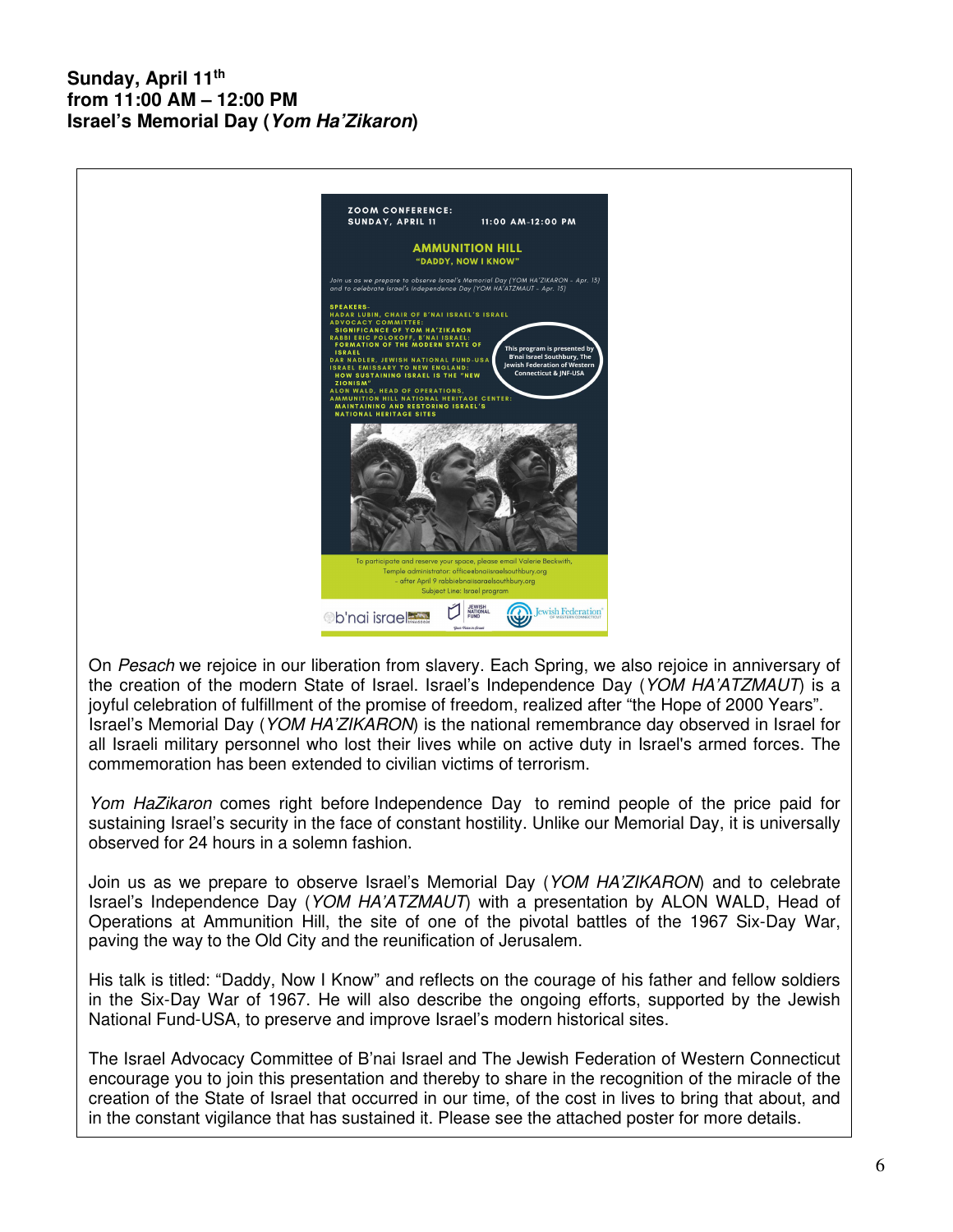

### **GREATER WASHINGTON COALITION FOR JEWISH LIFE**

#### **SPECIAL SPEAKER SERIES PRESENTATION THURSDAY, APRIL 29 – 4:00 PM**

#### **"WHEN SOUTHBURY SAID NO TO THE NAZIS!" – TWO SHORT FILMS AND A PANEL DISCUSSION.**

The premier of these films in Southbury was so overwhelmingly popular that the venue had to be moved to the High School Auditorium, which holds 900 and many were still turned away.

In light of recent events in our country, this presentation is more relevant than ever before.

Co-sponsored by the Jewish Federation of Western CT, Temple B'nai Israel Southbury and The Greater Washington Coalition for Jewish Life, these two short films that honor the 75<sup>th</sup> Anniversary of when Southbury said no to the Nazis will be shown, followed by a panel discussion.

In 2012, a group of Southbury town leaders, including Ed Edelson (First Selectman from 2011 to 2014), Rabbi Eric Polokoff, Temple B'nai Israel Southbury and Reverend Shannon Wall, South Britain Congregational Church, Southbury, commissioned a documentary on this very important moment in Connecticut history. The documentary includes two short films, "*Home of the Brave"*  and *"Honoring the Brave."* The introduction of the films will be given by Rabbi Polokoff and Rev. Wall (producer).

Following the films, a panel discussion will include Rabbi Polokoff, Reverend Wall, Mr. Edelson, Rabbi James Greene, Greater Washington Coalition for Jewish Life and Gary Jones, Executive Director, Jewish Federation of Western Connecticut.

**Home of the Brave:** This film was produced to commemorate the 75<sup>th</sup> Anniversary of the people of Southbury peacefully mobilizing to stop the German-American Bund (a Naziinspired organization) from building its largest youth training camp just south of what is now Exit 15 on Interstate 84. Combining original source documents and oral history, the film recites an inspiring story of how the events unfolded, the bravery of the town's leaders and the commitment of this small farming community to say (in today's language) "Hate has no home here!"

**Honoring the Brave:** This documentary has additional oral history as well as the emotional response of the community.

As a result of the documentary, the story came to the attention of the United States Holocaust Memorial Museum and is included in the major exhibit, *"***Americans and the Holocaust***,"* that opened in April 2018. When asked about the story, Museum Curator Rebecca Erbelding said, that in all their research, Southbury was the only town to stand up against the German-American Bund.

This event is virtual and free. To pre-register and get the Zoom link, email jewishlifect@gmail.com or call Sally Talarico at 860-868-2434.